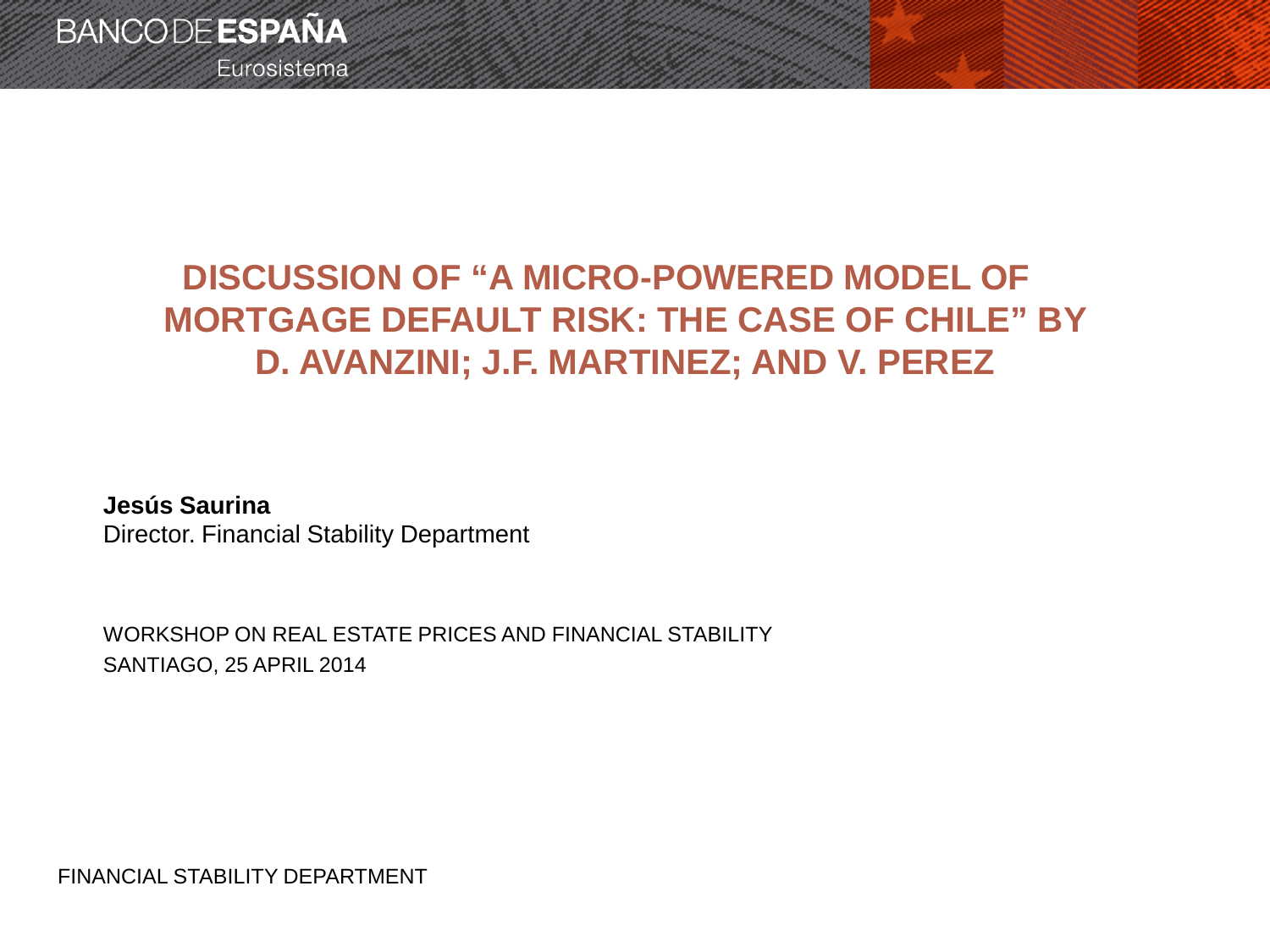

# **The views expressed here are those of the**

# **author and not necessarily those of the**

# **Banco de España or the Eurosystem**

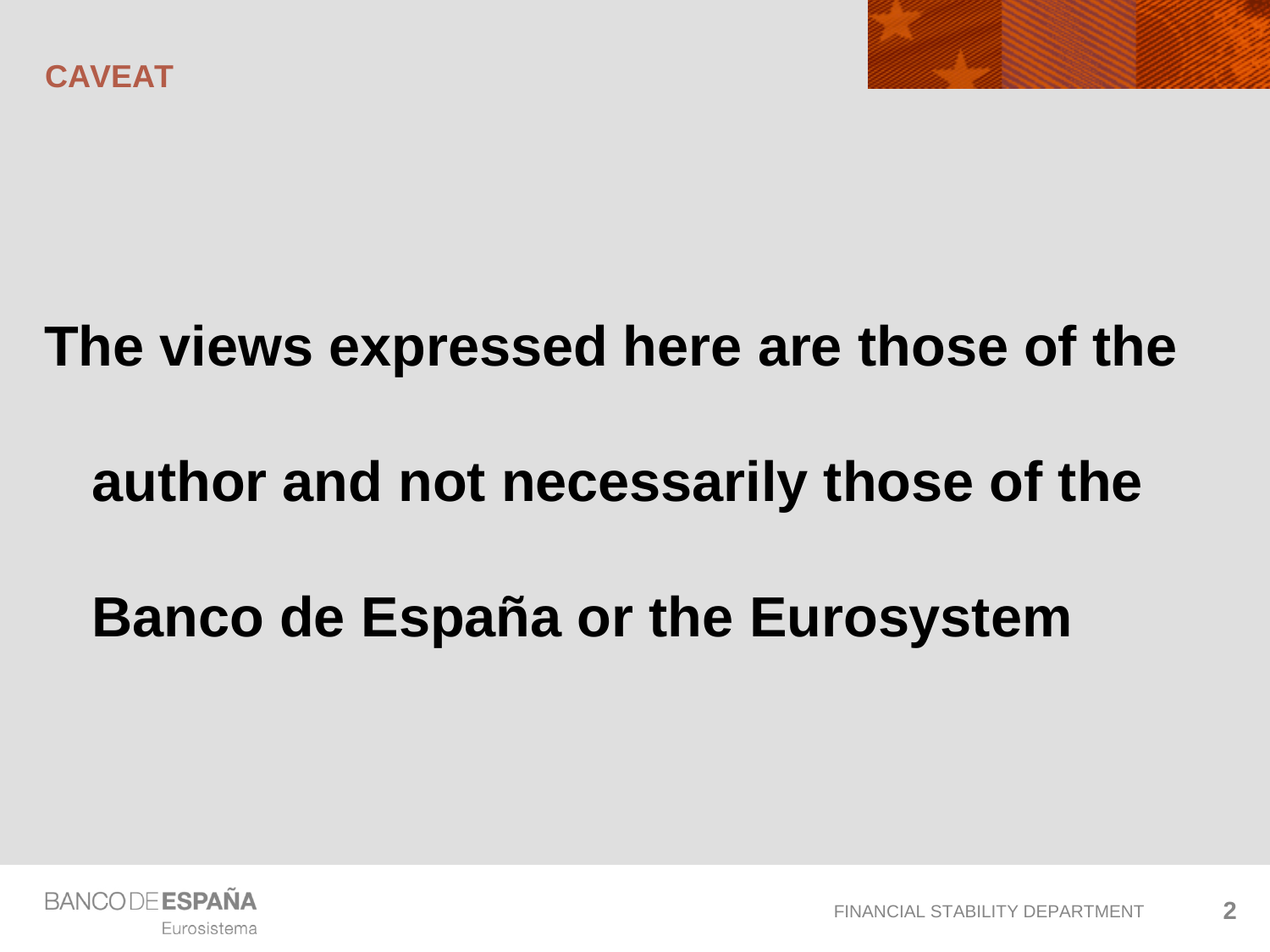

- **1. Summary of the paper**
- **2. Some comments**

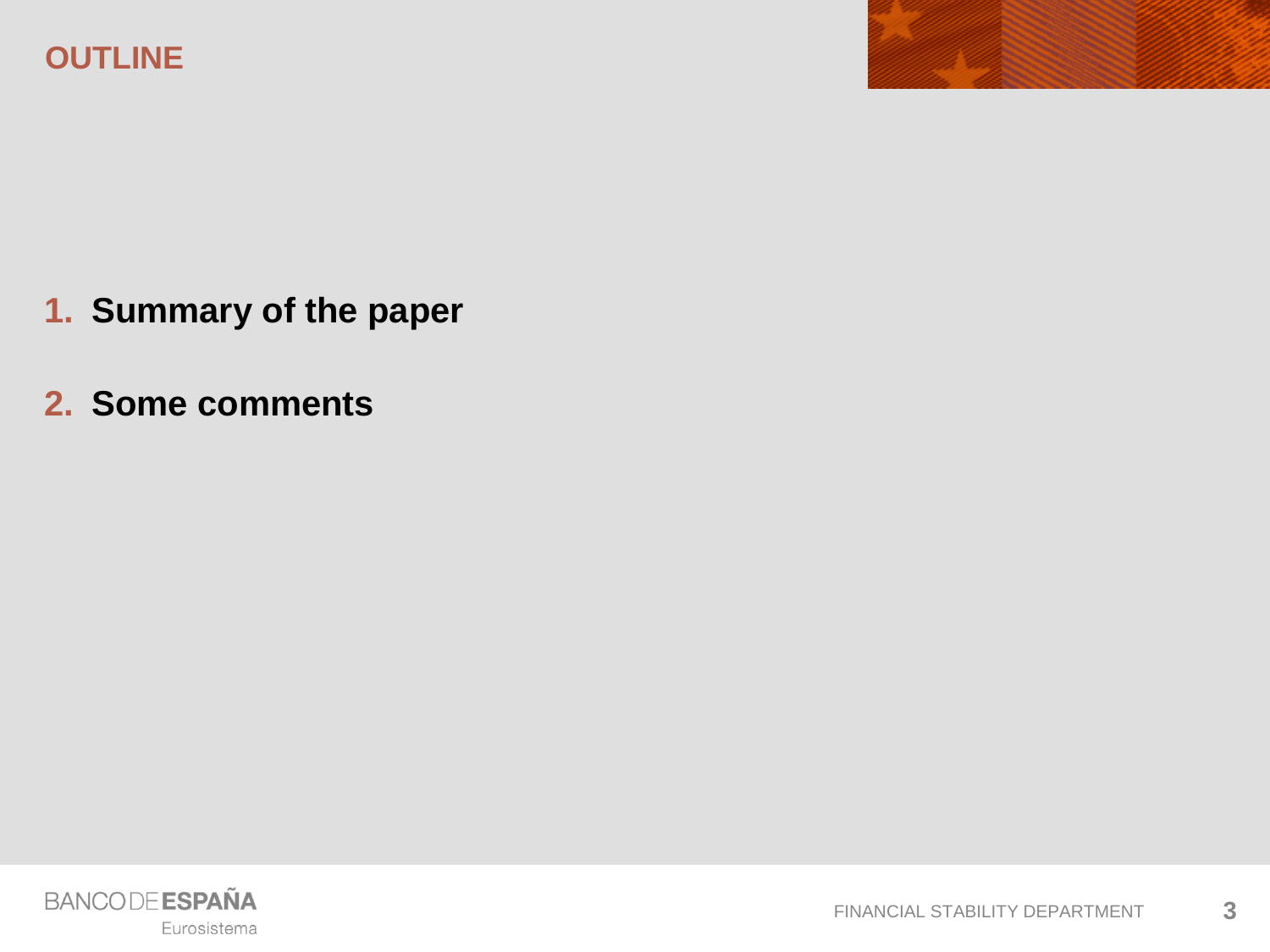

- **A paper on mortgage default determinants**
- **Theoretical model (i.e. a partial equilibrium model) featuring full recourse**
- **An empirical model based on detailed households survey data**
- **Income (per capita), current loan to value, financial (negative) shocks and their interactions are the relevant explanatory variables for mortgage defaults in Chile**



**4**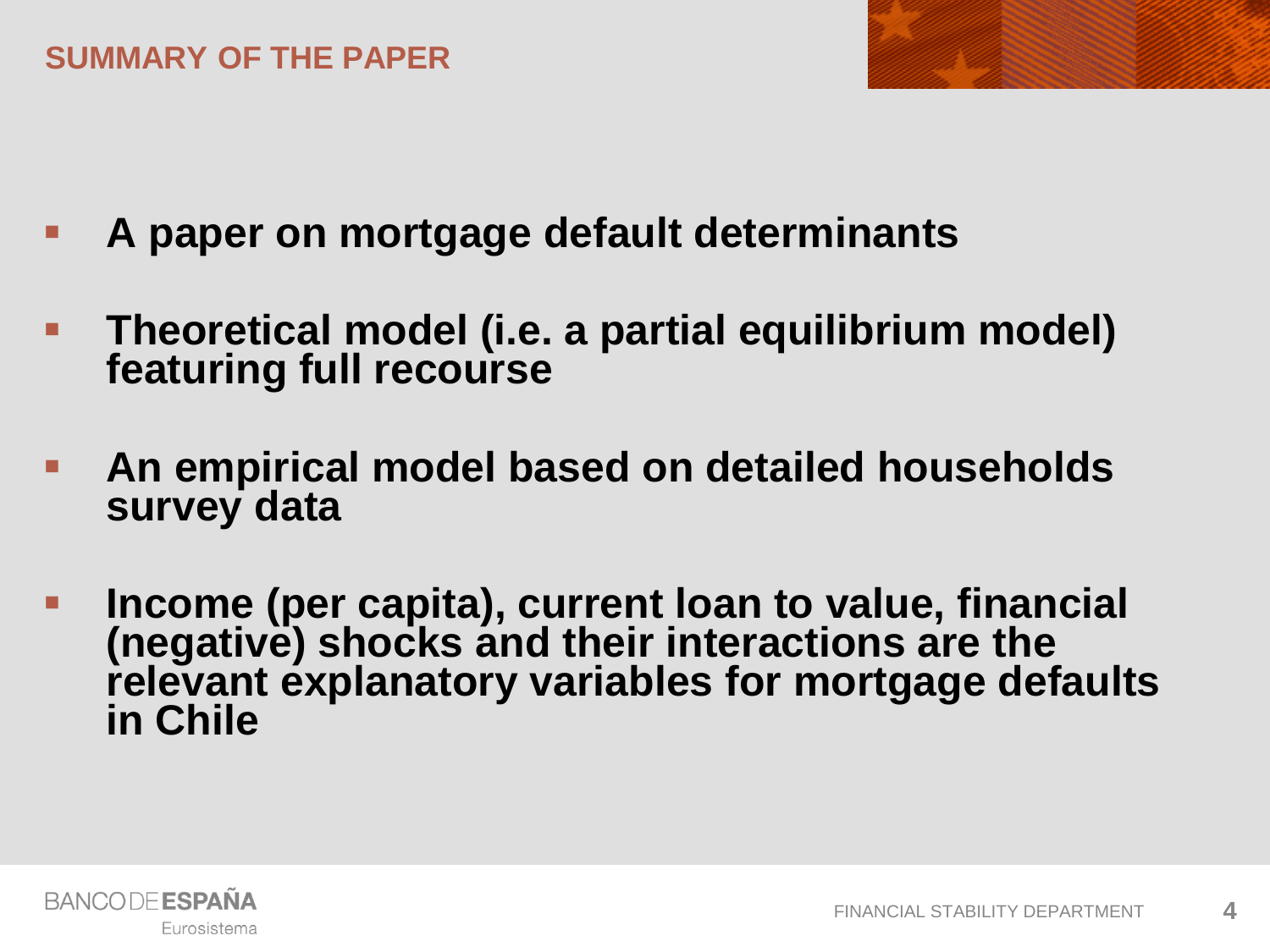- **It is an excellent paper, combining theoretical and empirical work**
- **A very good idea to focus the paper around the full recourse**
- **It looks even better what is announced in footnote 14 and in the Final remarks:**
	- **a** general equilibrium framework being developed to simulate the response of the economy to macro-<br>prudential policies

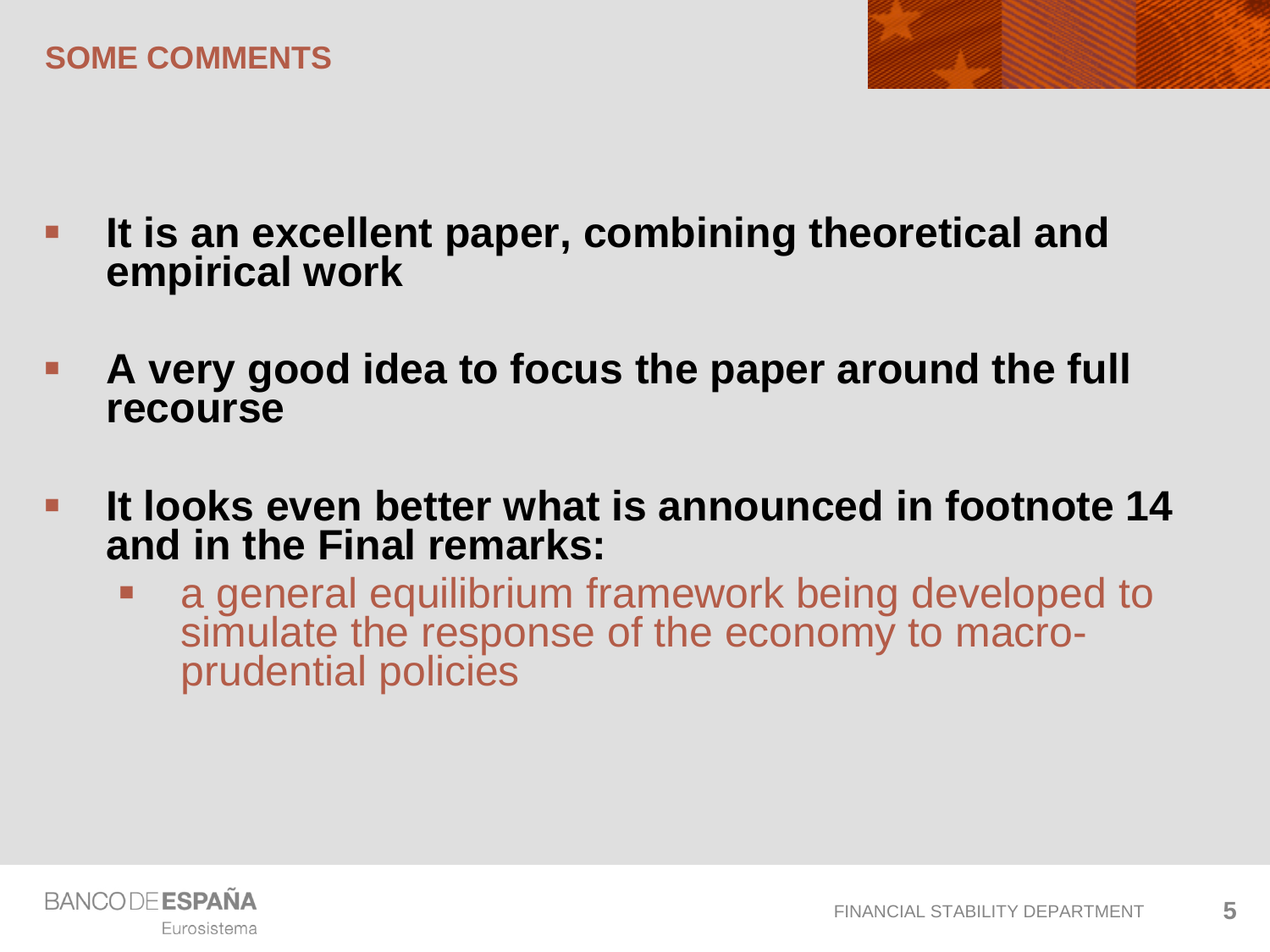

- **In Remark 3, I do not understand why default frequency decreases with a higher interest rate and with a decrease in house prices**
- **I do not understand the gap in Table 2 between defaulted mortgages and delinquent mortgages, in particular being the definition the same (i.e. 90 days past due)**
- **Is the household panel biased for some reason to worse credit quality?**

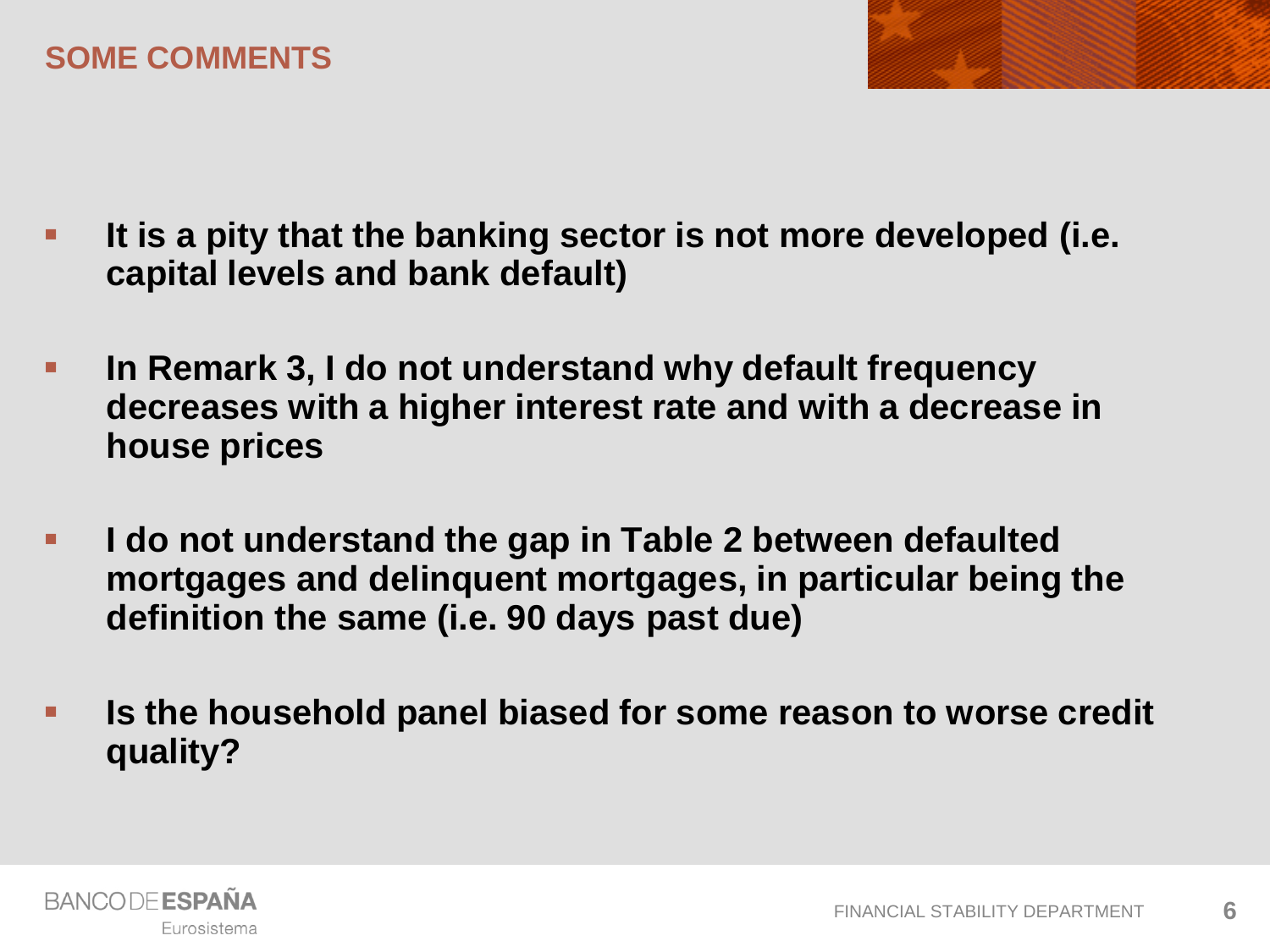### **SOME COMMENTS**

**Some variables' calculations are not clear enough in the paper** 

- House values? In the survey? A guesstimate by household? An appraisal value?
- **A simple partial correlation coefficient between variables would be very useful before entering into the empirical exercise**
- **Why separate income and number of people per house?**
- **Why not to have a per capita (or per household) income variable?**
- **The negative shock should be clearly explained: how is it computed?**
- **Why not to include an interest rate in the regressions?**
- **How different are logit results?**

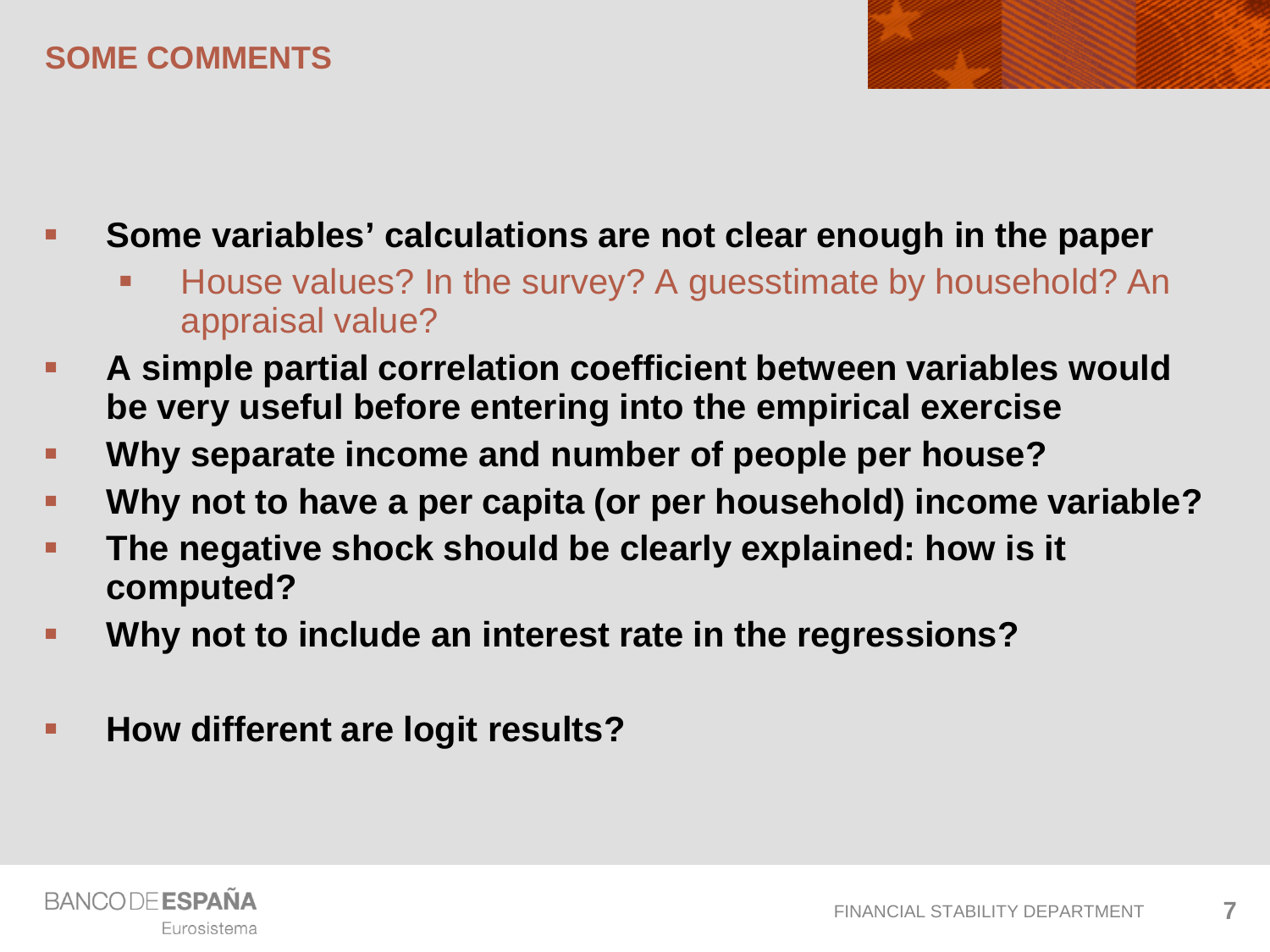#### **SOME COMMENTS**

- **Is there any information about the lender in the households survey? Type of lender? Size? Business model? Financial strength?**
- **In Table 5, Model 2, what happens to CLTV if initial house price is excluded?**
- **It would be very useful to have the elasticity of mortgage defaults to key variables? What if interest rates increase 1 standard deviation? What if house prices increase by 10%?**
- **All in all, a very interesting paper, very well developed both theoretically and empirically but still lacking robustness analysis as well as the policy dimension**